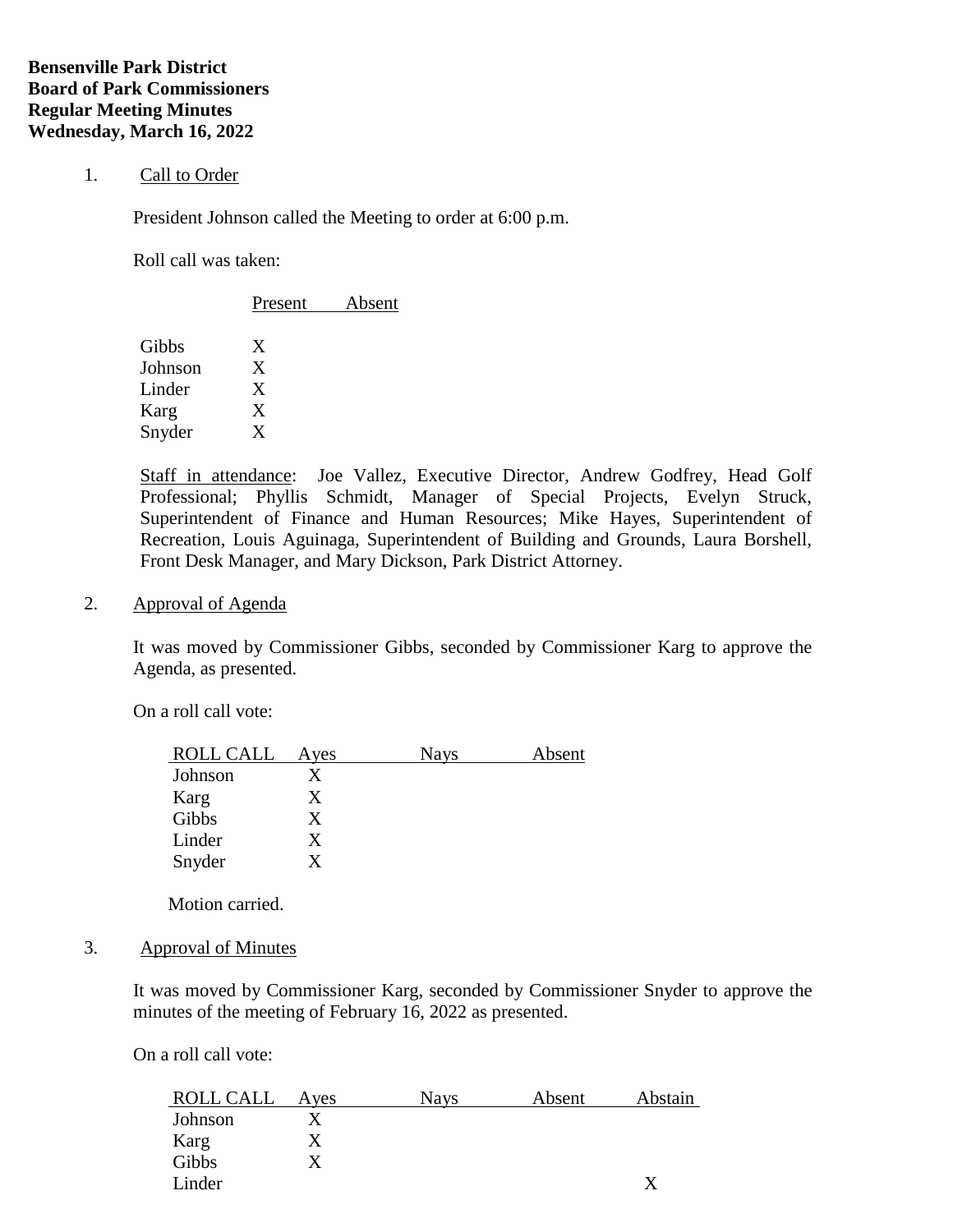Snyder X

Motion carried.

### 4. Approval of Accounts Payable and Payroll

It was moved by Commissioner Gibbs, seconded by Commissioner Karg, to approve Accounts Payable dated 2/24/22 of \$104,125.90, Payroll dated 2/25/2022 of \$118,427.11 for a Grand Total of \$222,553.01, Accounts Payable dated 3/10/2022 of \$79,391.21, Payroll dated 3/11/2022 of \$101,794.06 for a Grand Total of \$181,185.27.

On a roll call vote:

| <b>ROLL CALL</b> | Ayes | Nays | Absent |
|------------------|------|------|--------|
| Johnson          |      |      |        |
| Karg             | X    |      |        |
| Gibbs            | X    |      |        |
| Linder           | X    |      |        |
| Snyder           | Y    |      |        |

Motion carried.

#### 5. Presentations

Beth Marchetti, Executive Director, DuPage County Convention and Visitors Bureau ("DCVB"), provided a presentation on the DCVB and its support of the District's endeavors, specifically as it investigates future sports needs in the community which could be addressed.

Steve Lane, Lead Urban Forestry Consultant, Great Lakes Urban Forestry Management, provided a presentation on the update to the tree inventory work undertaken at the District, specifically relative to a proposed Tree Protection Policy recommended for implementation.

#### 6. Recognition of Visitors/Public Comment

Ms. Mamrake spoke in opposition to the lighting and installation of exercise stations at Brieter Palm Park.

Bill Hibner, who lives on the border of White Pines Golf Course spoke in opposition to the sale of any part of the golf course. He stated the public has the right to know what is being proposed concerning the sale, particularly as to the nature of any development which could occur next to his home and his neighbors' homes. They are opposed to industrial development. He encouraged the District not to sell any land solely for economic reasons.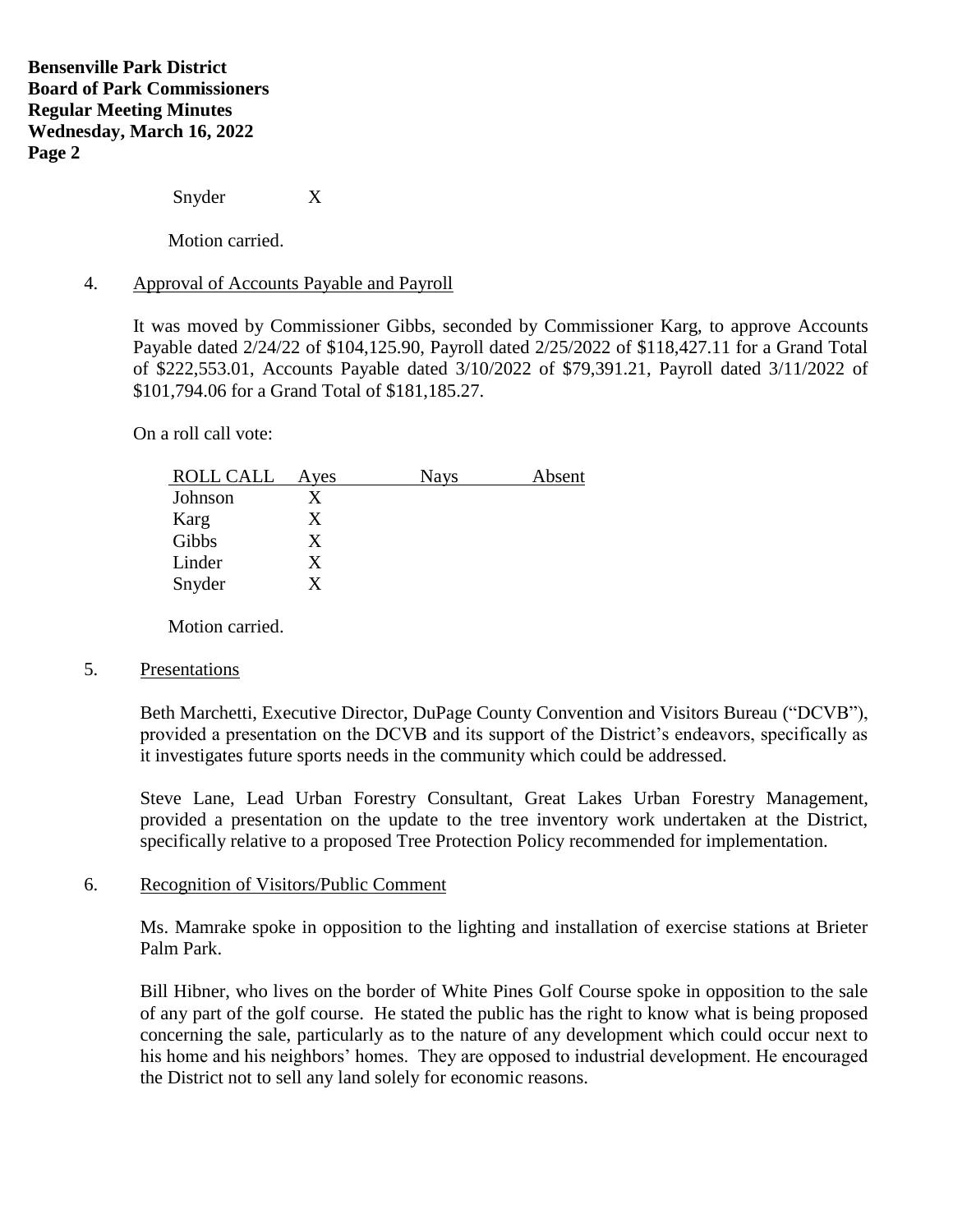**Bensenville Park District Board of Park Commissioners Regular Meeting Minutes Wednesday, March 16, 2022 Page 3**

> Gary Gardner spoke in opposition to the sale of any part of the golf course for an industrial site. He stated this decision should not be made by the five commissioners on the Board, but, instead should be decided by public referendum.

> President Johnson responded to concerns raised relative to the sale of any part of the golf course, stating there are a lot of rumors going around relative to the idea to sell part of White Pies, which has been an idea floated for more than 20 years. This is not a new proposal. Supporting the sale of the property is the financial need for capital improvements including work on the pool which is in the range of \$1.5 million and the need for new roofs on many of the buildings. The infrastructure of the District is aging, which prompts the Board to consider the sale of property to provide the funding mechanism to address these concerns without looking to the District's property tax payers. While residents living next to the course might be concerned with the potential of a sale of land, the Board must think of all of the residents of the District in making its decision.

> For this reason, the Board is conducting its due diligence, which has included engaging experts to determine how many acres of the golf course could be sold, whether the land if sold would be best for industrial or residential.

> Mr. Vallez commented that he had held a 90-minute meeting with Mr. Hibner, during which no questions were off the table. The Board has not made any decisions at this point, but is interested in securing public input once more investigatory work was completed. Two public forms are tentatively scheduled for May 11 and May 14. The District will let everyone know the dates so that anyone who wishes to can attend.

> Commissioner Linder also commented that the Board has made no decision, and that everything is still open for discussion.

7. Communications and Correspondence

Mr. Vallez disseminated various communications received to the Board.

- 8. Board Liaison Reports
	- A. NEDSRA Ms. Schmidt reported that NEDSRA is finalizing summer events, including the annual golf outing.
	- B. Bensenville Community Foundation Commissioner Karg reported the next meeting is March 24. Mark Guido has submitted a grant request.
	- C. BBAA Mr. Aguinaga reported that the District and the BBAA are working to clean up the fields. The BBAA season opens on April 27.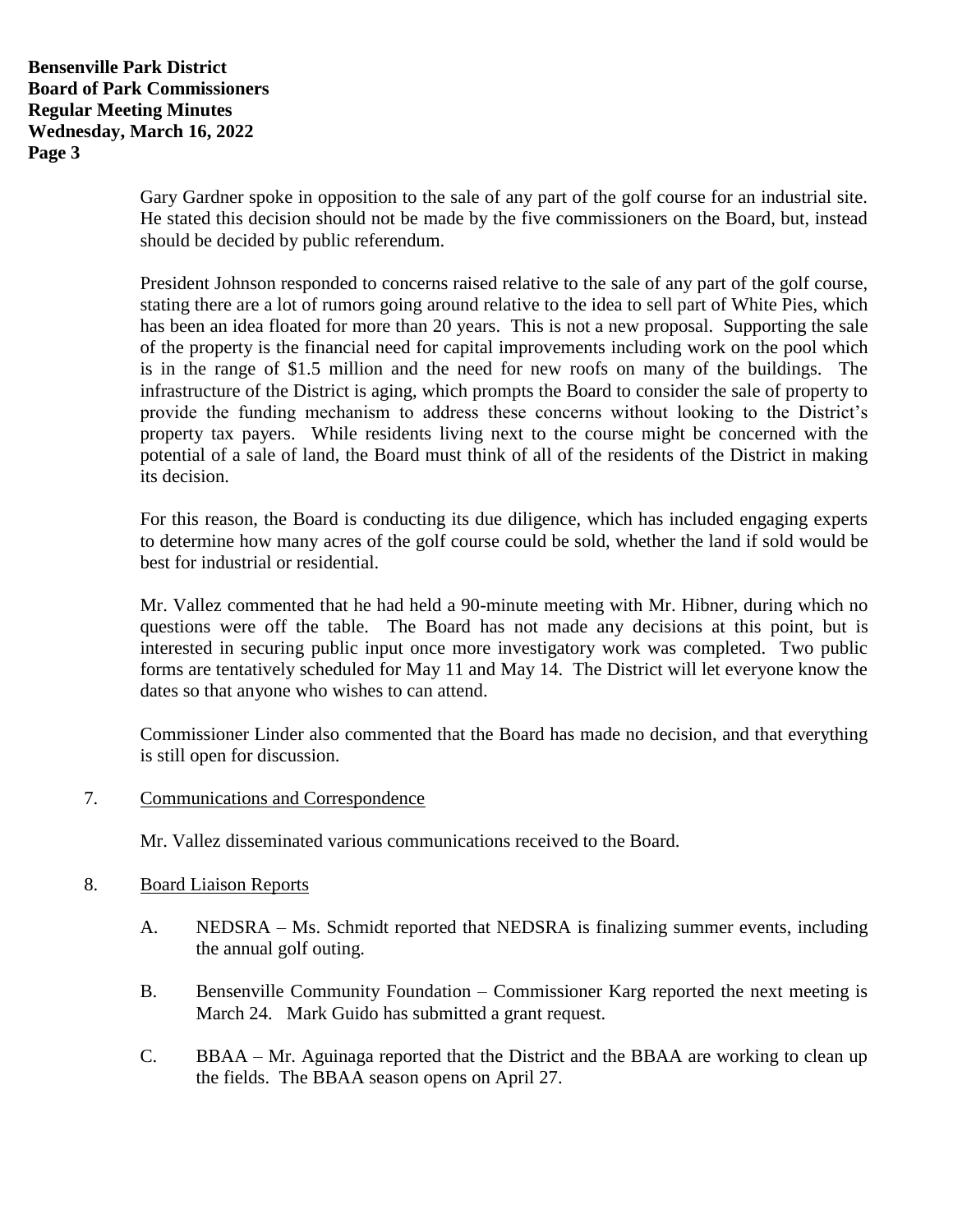D. Chamber of Commerce – Commissioner Karg reported that the golf outing is scheduled for 7/12. Discussion was held relative to seeking a change in Chamber rules to allow a sitting elected or appointed official to serve in an officer position.

# 9. Staff Reports

A. Executive Director

Mr. Vallez discussed items set forth in his report.

Building and Grounds – Louis Aquinaga

Mr. Aquinaga discussed items set forth in his report.

Facilities Management - Mr. Vallez

In the absence of Todd Linder, Mr. Vallez stated the position was created to work with Ms. Aquinaga on management of the facilities. Among the duties already carried out, the District has addressed the need for storage of equipment, and will now inventory all equipment. It is also working on the master plan for the second floor, to provide additional office spaces for new employees.

Recreation – Mike Hayes

Mr. Hayes discussed items set forth in his report. He introduced to the Board to the new program coordinator.

Discussion ensued over whether the District has conducted a Profit/Loss report relative to the Sweetheart Ball, which was a successful sold out event. Staff did not have the information to provide, however, the Board discussed how it is appropriate to have an event as a financial loss because it will bring in people who will gain enthusiasm for the District and lead to increased participation in programming and events.

Finance – Evelyn Struck

Ms. Struck discussed items set forth in her report.

Special Projects - Phyllis Schmidt

Ms. Schmidt discussed items set forth in her report.

Discussion ensued relative to use of the tent to be erected at White Pines; it will only be used for golf outings.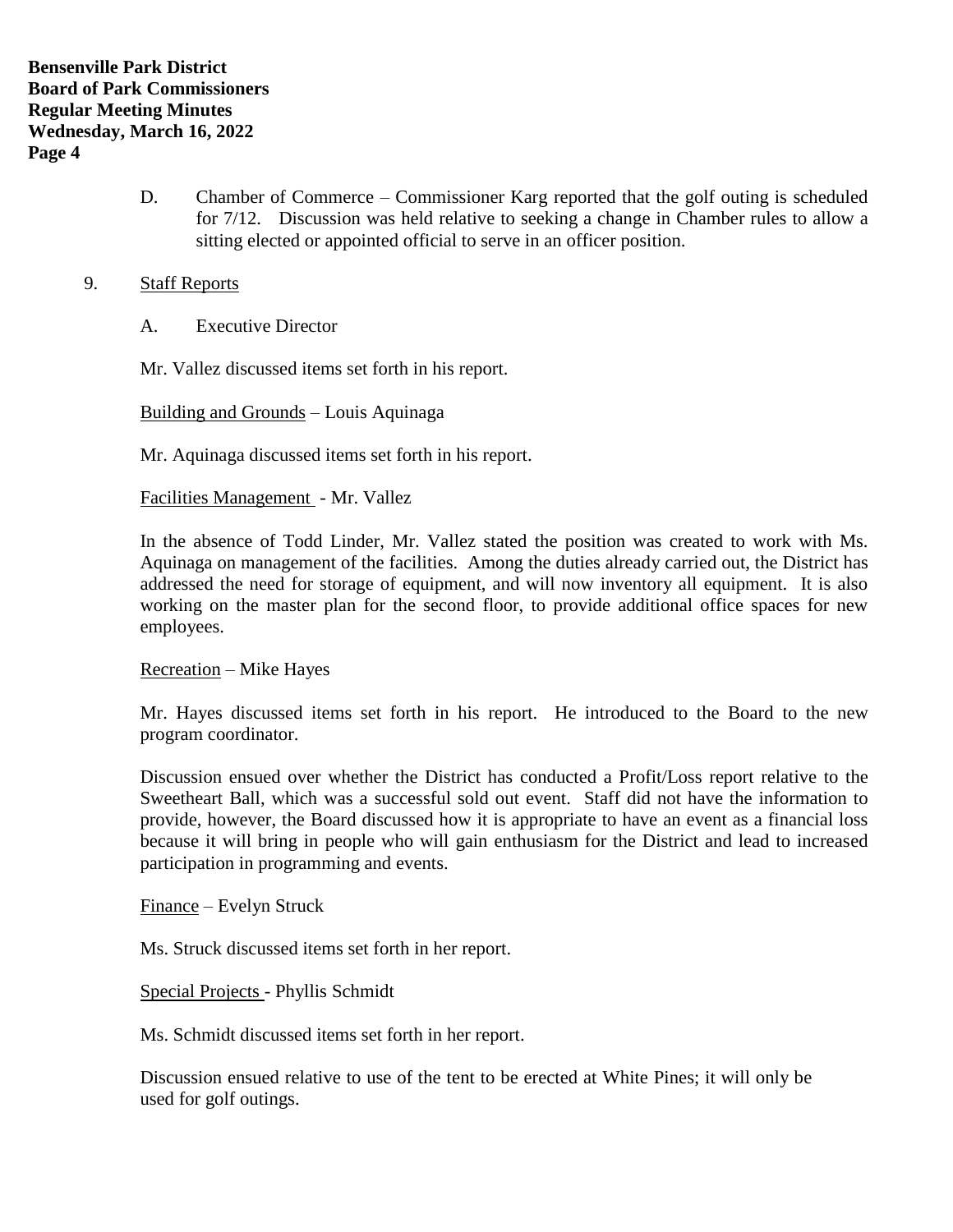Front Desk – Laura Borshell

Ms. Borshell discussed items set forth in her report.

Communications & Marketing – Paul Palin

Mr. Palin was introduced to the Board. He discussed items set forth in his report.

Discussion ensued relative to whether the District is tracking the success of its various marketing endeavors, in order to determine which of the various modes of marketing are bringing people into the District and into the programs being offered. Staff indicated this is occurring.

President Johnson suggested that the District, in addition to use of its current printer, look into the services that could be provided by a competitor, as both are located in Bensenville, and both are active members of the community.

White Pines – Andrew Godfrey

Mr. Godfrey discussed items set forth in his report. Discussion ensued over the opening of the driving range. Mr. Godfrey discussed the concept of installing credit machines to allow patrons to purchase buckets of balls, which would reduce the demand on staff.

10. Action Items

# **A. Resolution #307 Authorizing the Destruction of Audio Recordings of Certain Closed Meetings**

Commissioner Linder moved, seconded by Commissioner Karg to approve Resolution #307 Authorizing the Destruction of Audio Recordings of Certain Closed Meetings

In discussion, Board attorney Dickson informed the Board that the Illinois Open Meetings Act allowed for the destruction of tapes of meetings of closed sessions which were for meetings greater than 18 months ago, and for which written minutes have been approved.

On a roll call vote:

| ROLL CALL | Ayes | <b>Nays</b> | Absent |
|-----------|------|-------------|--------|
| Johnson   |      |             |        |
| Karg      | X    |             |        |
| Gibbs     | X    |             |        |
| Linder    | X    |             |        |
| Snyder    |      |             |        |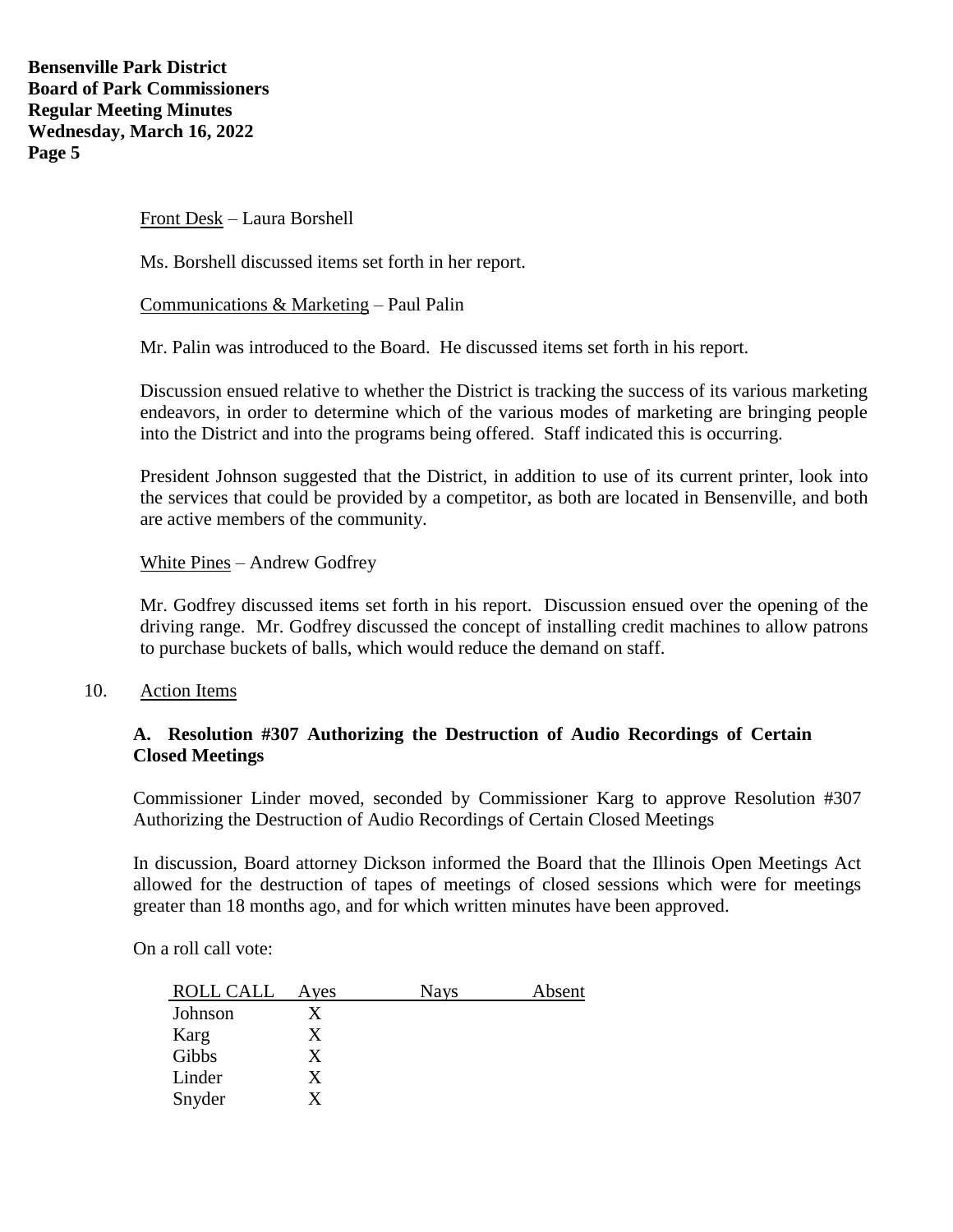Motion carried.

# B. Board Approval of Tree Protection Plan

Commissioner Karg moved, seconded by Commissioner Snyder to approve the Tree Protection Plan as presented by Great Lakes Urban Forestry Management

In discussion, the Board commented on the proposal to engage an arborist, stating this was not within the Board's immediate plan. President Johnson commented that there has been discussion with the Village about sharing the services of an arborist. Also, as part of the plan, President Johnson suggested the District adopt a 2-for-1 replacement strategy.

On a roll call vote:

| ROLL CALL | Ayes | <b>Nays</b> | Absent |
|-----------|------|-------------|--------|
| Johnson   |      |             |        |
| Karg      | X    |             |        |
| Gibbs     | X    |             |        |
| Linder    | X    |             |        |
| Snyder    |      |             |        |

Motion carried.

11. New Business

There was no New Business.

12. Old Business

There was no Old Business.

13. Closed Session

It was moved by Commissioner Snyder, seconded by Commissioner Gibbs, to adjourn into Closed Session at 8:40 p.m., called for the purposes of discussion of personnel, pending or probable litigation, and acquisition of land, pursuant to 5 ILCS 120/2(c) 1, 11, 5, respectively.